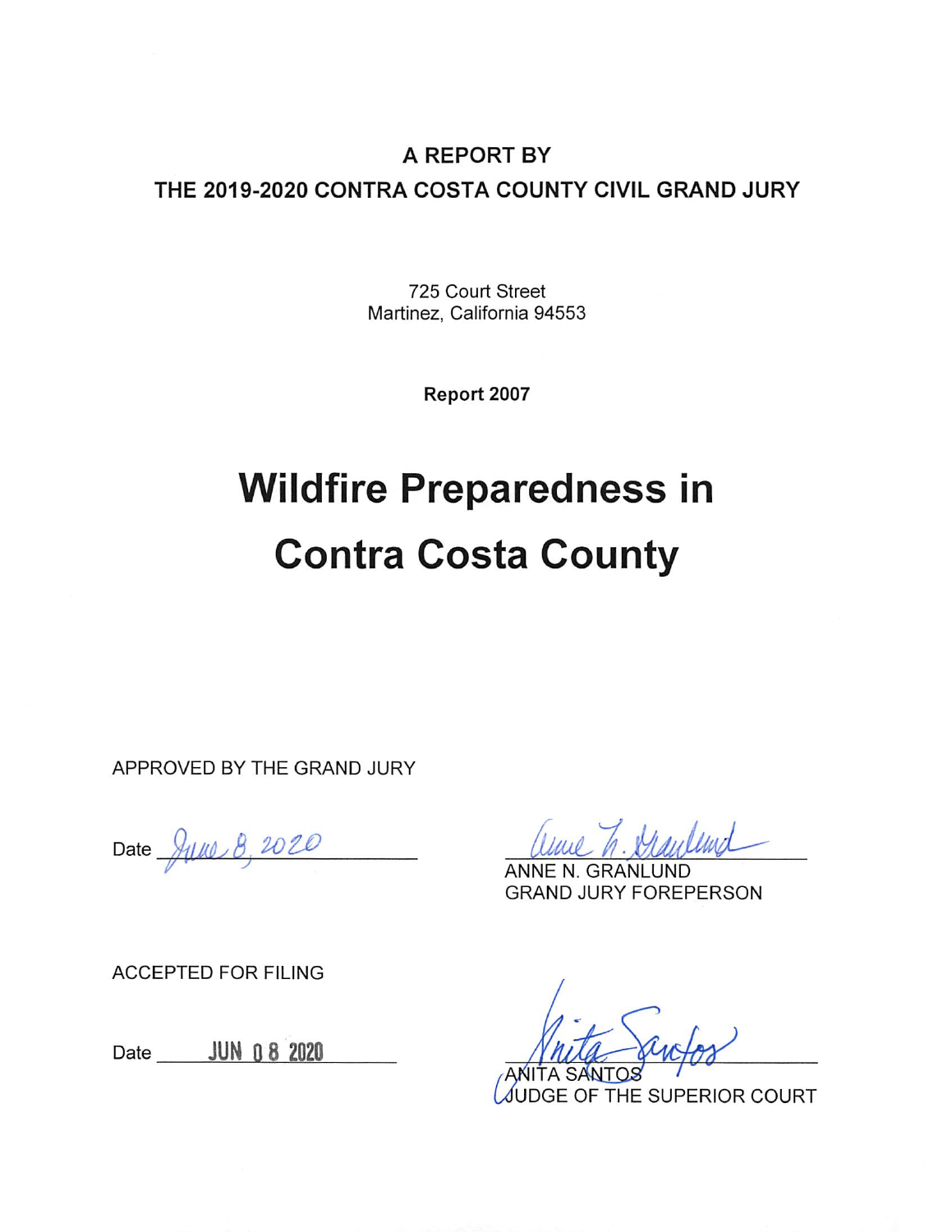Contact: Anne Granlund Foreperson (925) 608-2621

Contra Costa County Grand Jury Report 2007

#### Wildfire Preparedness in Contra Costa County

#### TO: Board of Directors of: Contra Costa County Fire Protection District, East Contra Costa Fire Protection District, Moraga-Orinda Fire Protection District, Rodeo-Hercules Fire Protection District, San Ramon Valley Fire Protection District

City Councils of: El Cerrito, Pinole, Richmond

#### SUMMARY

Wildfires occur every year in California and Contra Costa County (the County), but in recent years the size of and damage from wildfires has increased substantially. The Grand Jury examined Contra Costa County's preparedness for future wildfires.

Fire districts and fire departments in the County have responded to the elevated risks of fire in many ways, including:

- Increased staffing and patrols during a Red Flag Warning
- Expanded weed abatement programs
- Advising homeowners on hardening their homes and property
- New technology to detect fires earlier and aid in evacuation
- Evacuation planning
- Public education on fire hazards and preparation for fires

PG&E's recent Public Safety Power Shutoffs (PSPSs) have affected evacuation efforts

Contra Costa County 2019-2020 Civil Grand Jury Report 2007 Page 1 Grand Jury Reports are posted at http://www.cc-courts.org/grandjury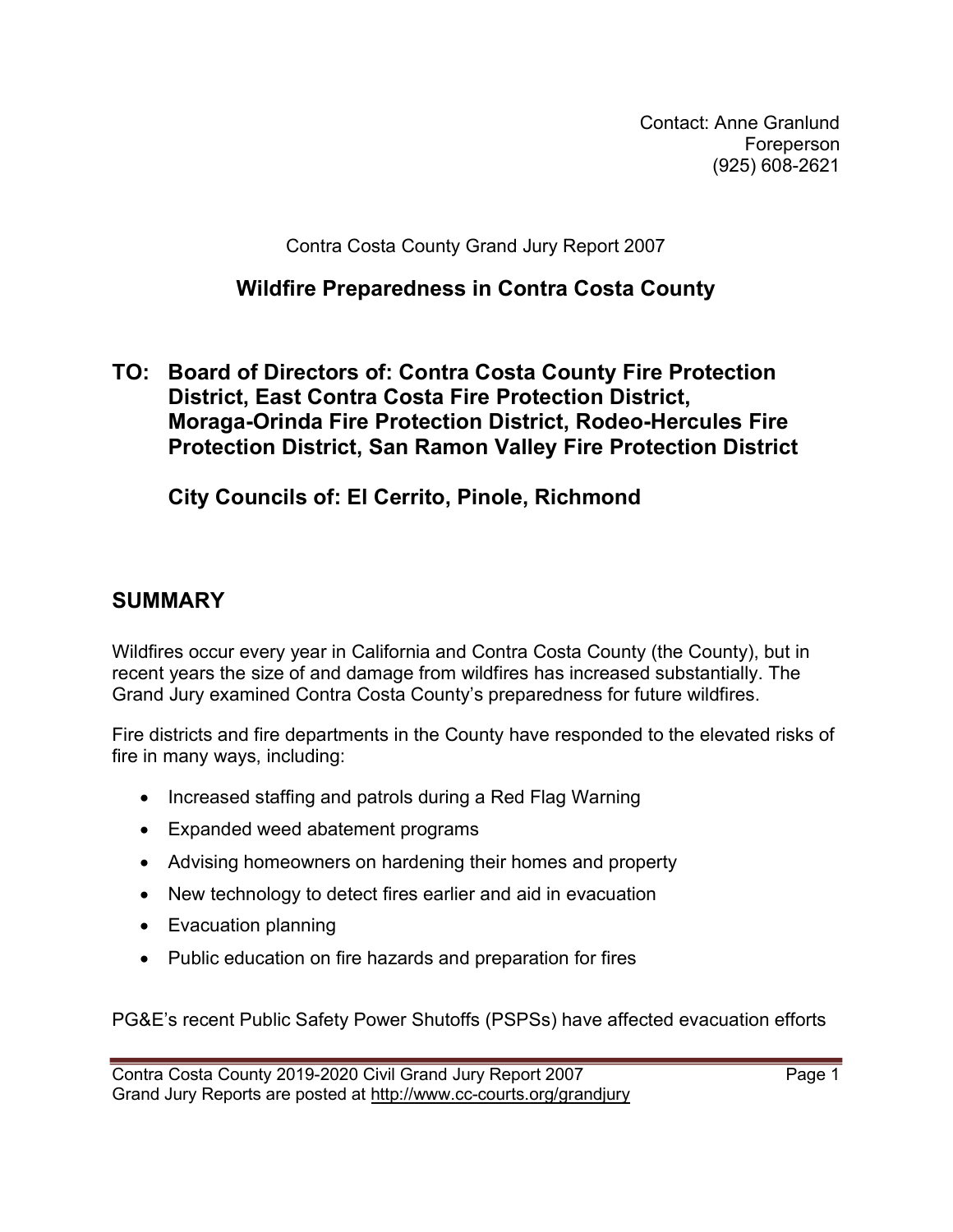and emergency responses during a fire. Fire districts and fire departments are not always informed in advance of PG&E's non-emergency maintenance work in high fire risk areas.

Due to a lack of funding, the number of fire stations and staffing levels in East Contra Costa Fire Protection District has not been restored to the pre-2008 levels.

The Grand Jury recommends that County fire districts and fire departments consider updating their wildfire evacuation plans and incorporating advanced routing technology. The Grand Jury also recommends that the County fire district boards and the cities of El Cerrito, Pinole, and Richmond consider identifying funds to adopt or expand the use of new technologies to help detect fires in high-risk areas. The Grand Jury recommends that East Contra Costa Fire Protection District consider identifying options to fund additional fire stations and staff to restore fire services to pre-2008 levels. The Grand Jury recommends that the County fire district boards and the cities of El Cerrito, Pinole, and Richmond review and consider mechanisms, such as the ordinance passed by the San Ramon Valley Fire Protection District, that enable the fire district or fire department to recover labor and equipment costs from PG&E for overseeing electrical utility work that presents a high fire risk.

#### **METHODOLOGY**

During this investigation, the Grand Jury:

- Interviewed Contra Costa County fire personnel
- Reviewed evacuation plans and other fire preparedness materials provided by Contra Costa County fire districts and fire departments
- Toured the Contra Costa County Sheriff's Communications Center and Emergency Operations Center

# BACKGROUND

Contra Costa County fire protection services are provided by eight city fire departments or fire protection districts. Fire protection districts cover multiple towns, cities, and unincorporated areas. They report to an elected board of directors. A few individual cities maintain their own fire departments and may contract with adjacent areas to provide fire protection services. They report to their respective city councils, usually through a city manager.

California experienced the most destructive wildfires in its recorded history in 2017 and 2018. Due to a combination of drought-stricken land and record high temperatures, wildfires burned over 1,500,000 acres, damaged or destroyed over 10,000 structures, and took 47 lives in 2017, as reported by the California Department of Forestry and Fire Protection (CAL FIRE). In 2018, CAL FIRE reported almost 2,000,000 acres burned and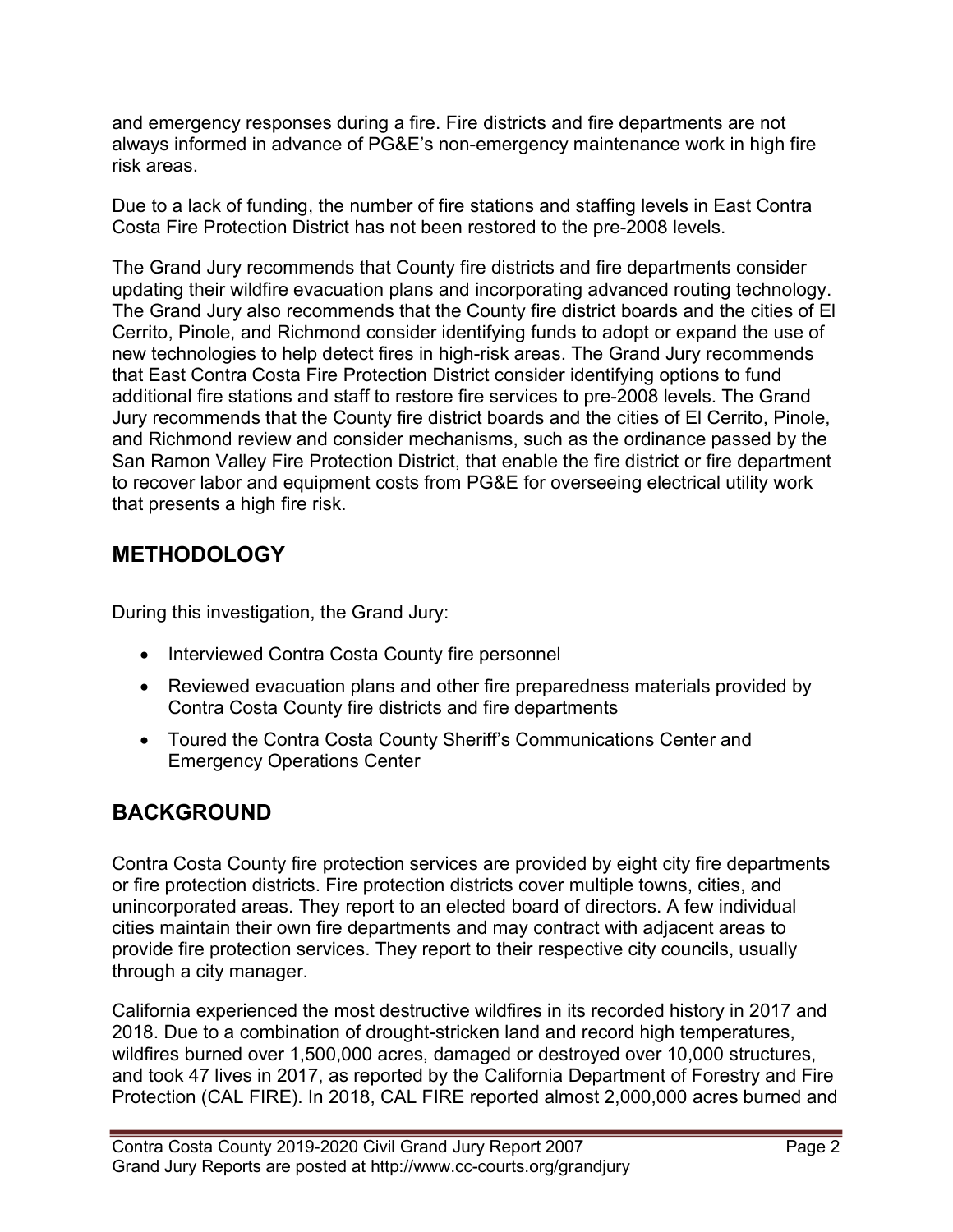24,000 structures damaged or destroyed, and 100 people lost their lives. In 2019, California experienced 7,860 wildfires resulting in an estimated 259,823 acres burned and 732 structures damaged or destroyed. According to CAL FIRE, the California fire season is starting earlier and ending later each year.

The increase in wildfires is partially attributed to over-dry vegetation, record high temperatures, and powerful offshore seasonal winds. Wildfires have also increased with the growth in population areas situated close to wildlands. These areas, known as Wildland-Urban Interface (WUI) zones, are surrounded by dense tree growth and often have limited egress routes for evacuation.

The Santa Rosa (Tubbs) and Paradise (Camp) fires have increased Contra Costa County residents' awareness of the fire potential in their neighborhoods.



Figure 1: Pocket, Tubbs, Nuns, and Atlas Fires

Source: CAL FIRE, October 15, 2017

The Tubbs Fire (shown in Figure 1) started on October 8, 2017. By the time it was contained, 22 people in Sonoma County had lost their lives, most in the city of Santa Rosa. The fire burned approximately 36,810 acres and destroyed more than 5,643 structures. Gale-force winds blew embers a half-mile ahead of the flames on the first night, causing the fire to move at a speed of three miles per hour. It took only four hours for the fire to travel from Calistoga to Santa Rosa, burning at a rate of about an acre a minute. The fire jumped Highway 101 and devastated the Coffey Park neighborhood in Santa Rosa. In all, more than 42 people across four counties lost their lives, making it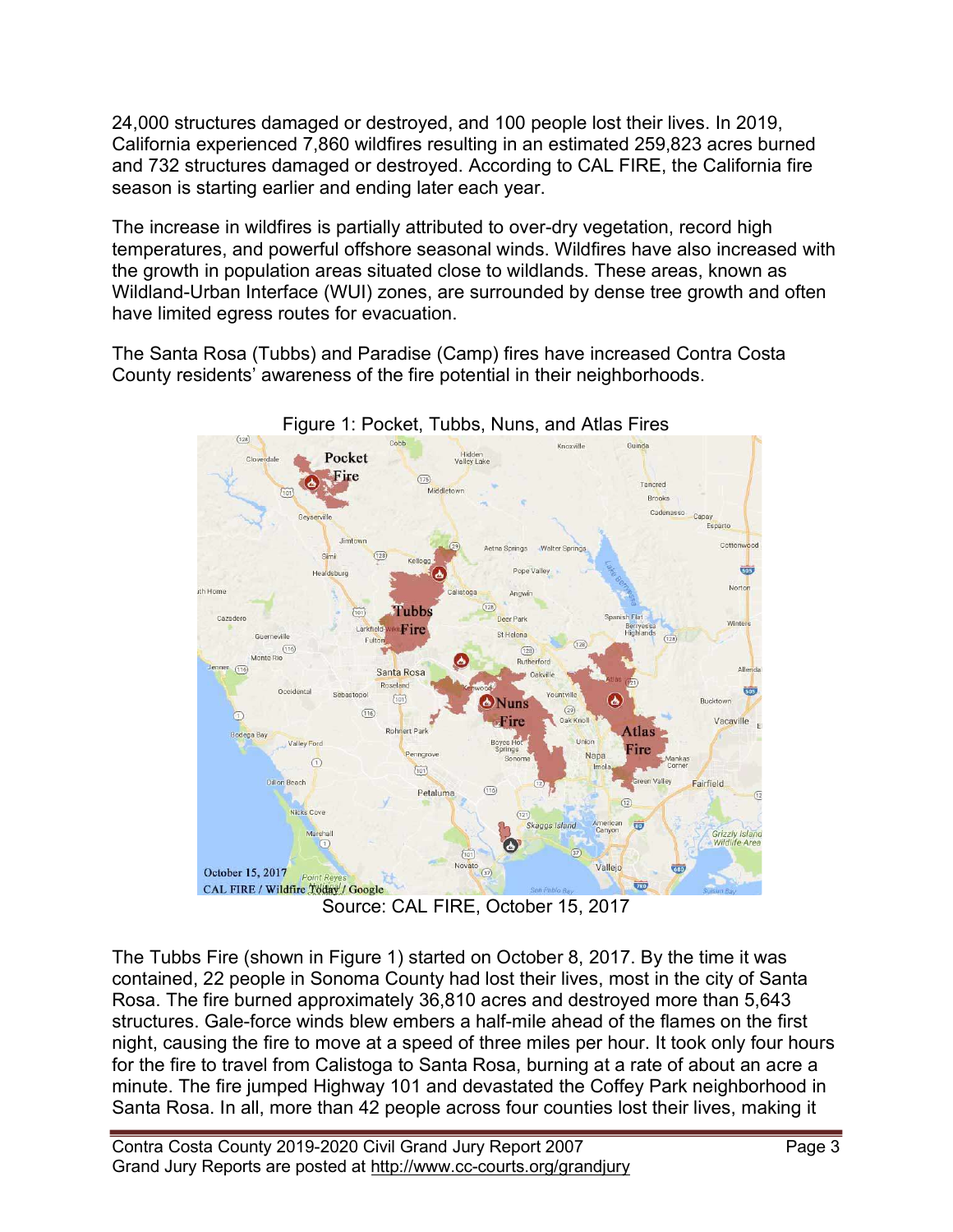the most destructive wildfire in California history at the time.

On November 8, 2018, the Camp Fire consumed 10,000 acres around Paradise, California, in about 90 minutes – burning the equivalent of more than one football field every second. The fire spread rapidly because of windy and dry conditions, and it overwhelmed all communication and evacuation plans. Eighty-six people lost their lives in the fire.

In the 1960s, 8,000 people lived in Paradise. When the Camp Fire occurred, Paradise had grown to 26,572 people with only four evacuation routes running south – down ridges and through forests. After a wildfire in 2008, a forest roadway north of the town was paved to provide an outlet for residents on the upper ridge above Paradise. However, on the day of the Camp Fire, the narrow winding northern road became impassable, and existing roads failed to meet mass evacuation needs.

Before the 2018 fire, the city of Paradise conducted evacuation drills, advertised its warning system, and promoted "pack and go" preparations. These preparations did not prevent the destruction of Paradise during the chaos of the firestorm.

#### Before and After Photos:

#### Cypress Meadows Post-Acute Skilled Nursing Facility in Paradise





Source: P. Murphy, Paul. (November 14, 2018) CNN

The Grand Jury investigated Contra Costa County's preparedness to handle a similar wildfire threat in the future.

# **DISCUSSION**

#### Causes of Wildfires

The United States National Park Service states that humans cause nearly 85 percent of wildland fires in the United States. Human-caused wildfires can result from campfires left unattended, the burning of debris, equipment usage and malfunction, negligently discarded cigarettes, and intentional acts of arson. Hazardous fuels, such as accumulated vegetation, increase the likelihood of an unusually large wildland fire.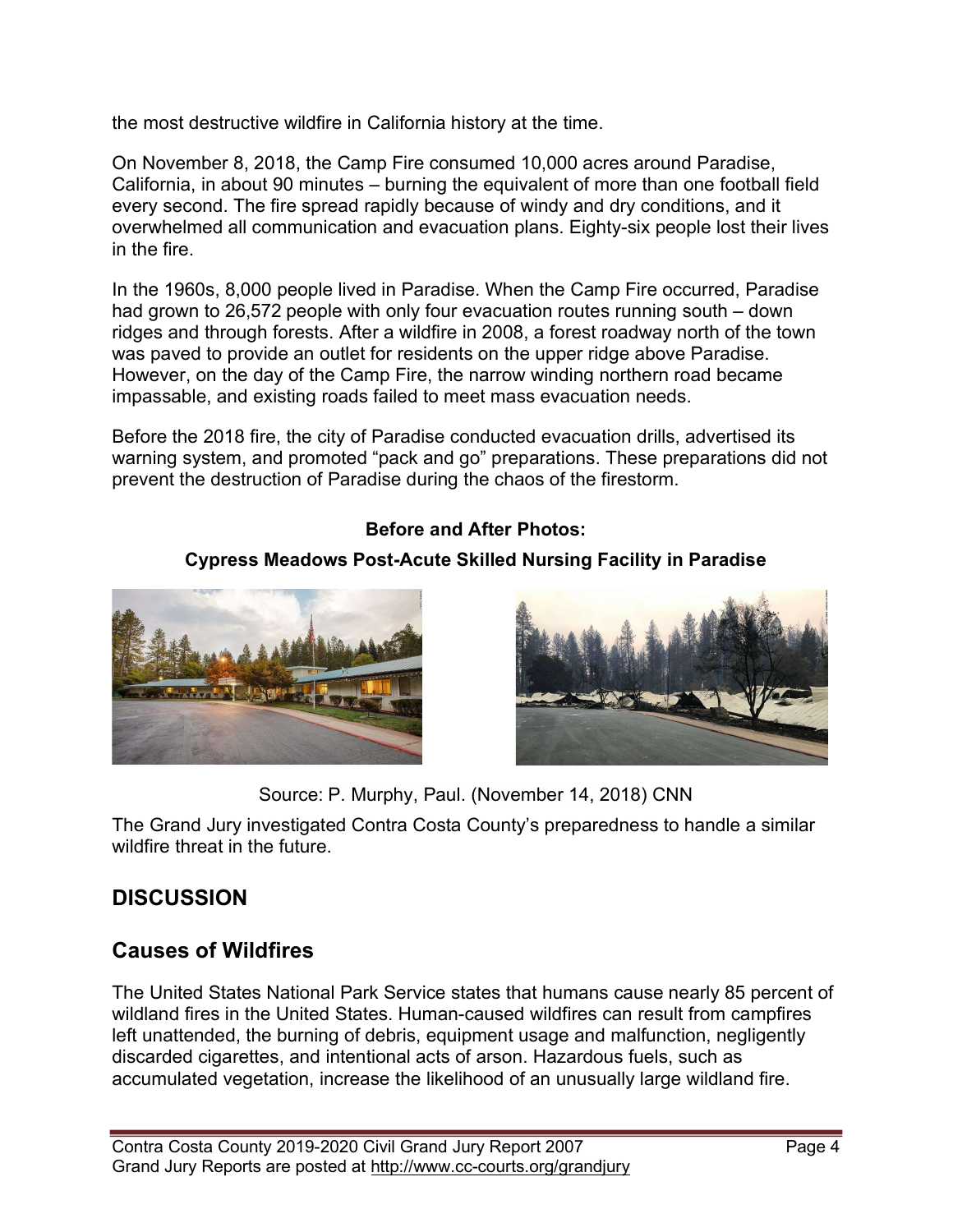#### Red Flag Warning

According to CAL FIRE, the National Weather Service issues Red Flag Warnings to alert fire districts and fire departments of the onset, or possible onset, of critical weather and dry conditions that could lead to rapid or dramatic increases in wildfire activity. A Red Flag Warning is issued for weather events which may result in extreme fire behavior that will occur within 24 hours. A Red Flag Warning is the highest alert. During these times extreme caution is urged by all residents because a simple spark can cause a major wildfire.

During a Red Flag Warning, many Contra Costa County fire districts and fire departments increase their staff and send out patrols to monitor areas that are known to be high-risk fire areas, such as Wildland-Urban Interface (WUI) zones. Figure 2 shows areas of fire risk in Contra Costa County.



Figure 2: Fire Risk in Contra Costa County

The county's fire chief has warned of a dangerous fire season ahead. Two-thirds of the county is currently in a fire hazard zone.

\* Designated by the California Public Utilities Commission BAY AREA NEWS GROUP Sources: Cal Fire and CPUC

During emergencies, fire districts and fire departments practice mutual aid when they provide fire equipment and personnel assistance to each other across jurisdictional boundaries. During a Red Flag Warning, Contra Costa County fire districts and fire departments often deploy pre-positioned strike teams to monitor vulnerable fire danger spots. These strike teams, composed of firefighters from Contra Costa County fire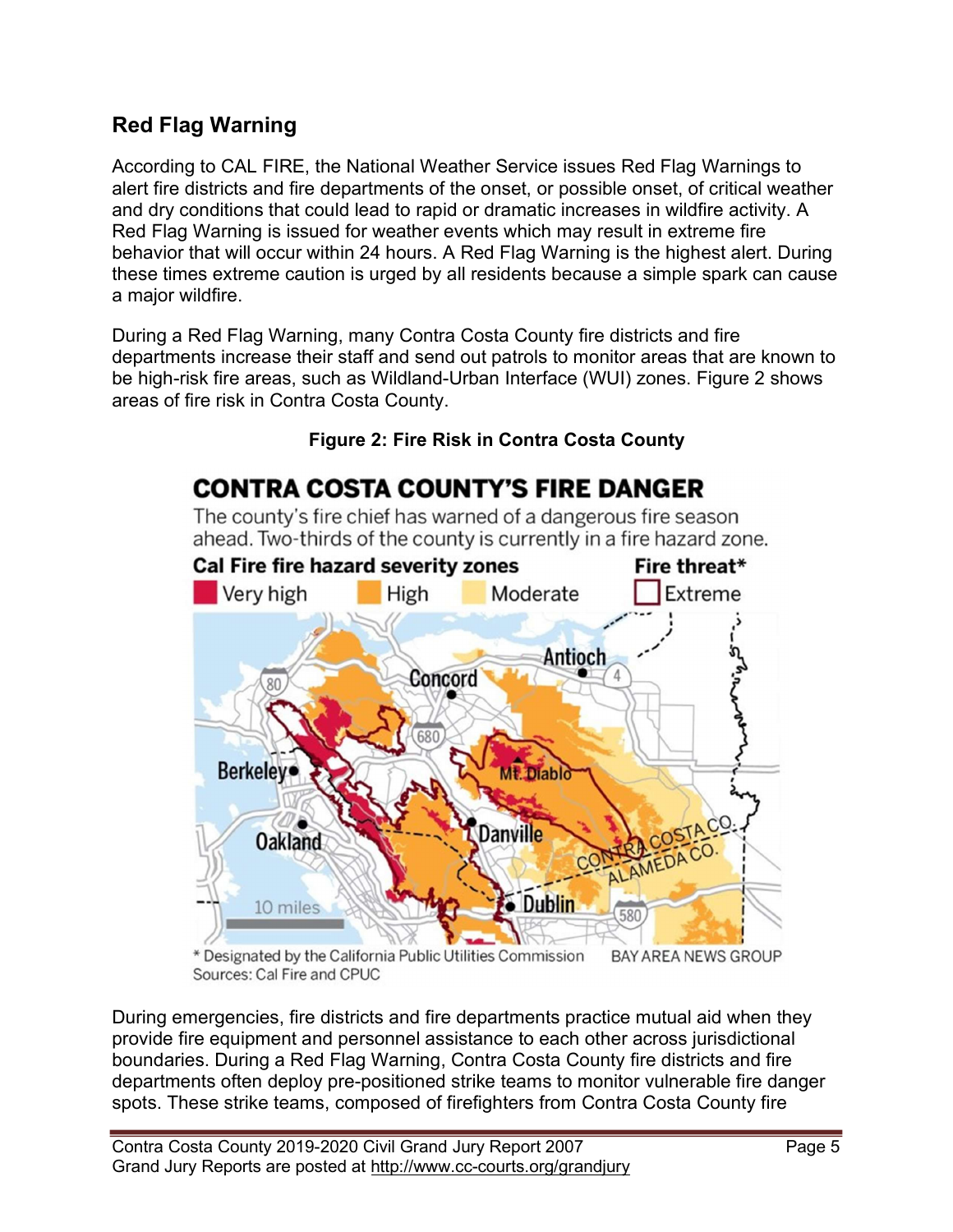districts and fire departments, provide backup to local firefighters with four to five fire engines, each staffed with four firefighters, a leader, and a trainee. The strike team also includes water tenders (used in remote areas), a bulldozer, and two to three chief officers. This strike team is deployed when there is a major fire in the County. During the 2019 Merrill Fire in Moraga, strike teams were used to contain and reduce the impact of the fire.

# North Orinda Shaded Fuel Break

On February 22, 2019, CAL FIRE identified 35 priority projects that could be implemented immediately to help reduce public safety risk for over 200 of California's most wildfire-vulnerable communities. One of these projects is the North Orinda Shaded Fuel Break. On July 23, 2019, work on the project began along 19.3 miles of open space between the eastern part of Tilden Regional Park in Berkeley and Pleasant Hill Road near Acalanes High School, covering 1,429 acres. This area is vulnerable to Diablo winds, which are hot, dry winds blowing down the East Bay hills. This project removes hazardous dead trees, clears vegetation, creates fuel breaks and defensible community spaces, and creates safer ingress and egress corridors. Project participants include the Moraga-Orinda Fire District (MOFD), CAL FIRE, East Bay Municipal Utility District, and the East Bay Regional Park District.

# Weed Abatement

County fire personnel make informational presentations to residents throughout the year on the process and importance of weed abatement. As a preventive measure, most fire districts and fire departments in Contra Costa County are expanding their weed abatement programs, which require the removal of vegetative growth and accumulated combustible debris on a homeowner's property. Fire personnel survey the area under their jurisdiction in the spring and document properties that need clearing. They then send notices to property owners describing the required work. Property owners have six to eight weeks to complete the weed abatement. Fire districts and fire departments send follow-up notices to property owners who have not completed the required abatement. If the property owner does not clear their property, the fire districts and fire departments notify their city council or the local Fire Board. The following consequences may apply:

- The property owner is required to attend a public hearing.
- A contractor is hired to clear the property, and the cost is added to the property owner's tax bill.
- A lien is placed on the property to pay for the abatement.

Fire districts and fire departments in the County emphasize the importance of practicing year-round abatement. If property owners do not clear their property, the fire danger increases for surrounding structures and residents in the neighborhood. The fire districts and fire departments may assist individuals, such as seniors, disabled, and low-income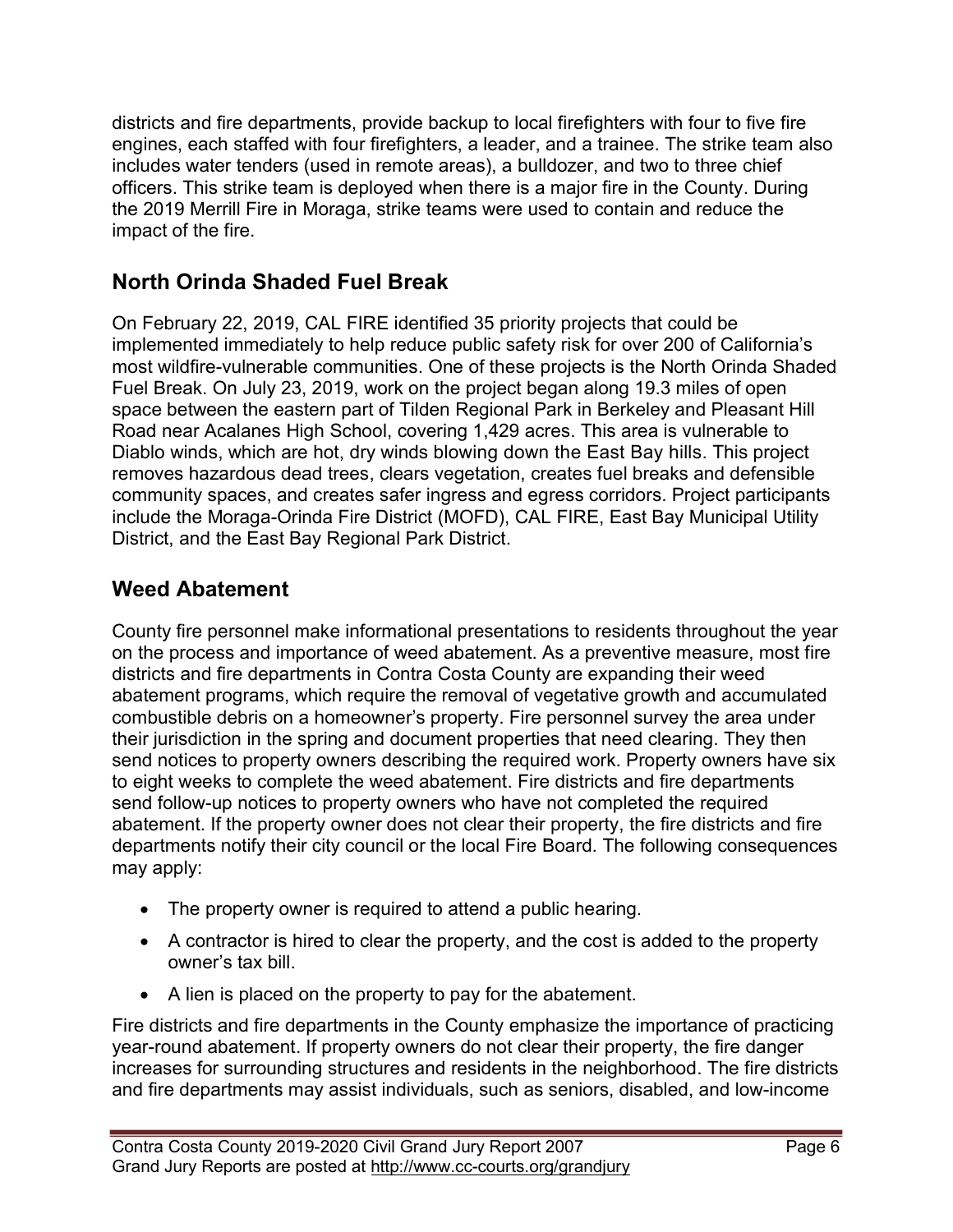property owners, who have difficulty complying with abatement requirements.

# Hardening of Homes

Hardening of homes combines landscape and home construction requirements to reduce fire danger. Hardened homes are constructed and modified with fire-resistant building materials, such as a composite, metal, or tile roof. Maintenance practices include keeping rooftops and gutters clean, removing dead vegetation and flammable materials near homes, and avoiding non-native trees in landscaping.

# New Technology

New technologies are being used to enhance evacuation efforts, provide early detection of fires, check the depth of the fuel bed, and detect changes in ground temperature that can indicate a fire. Some examples are:

- Routing algorithms: These software programs generate efficient evacuation routes based on the progression of each fire. The program sends information to evacuation personnel and provides alternate routes to use when roads become clogged.
- Satellites: PG&E has deployed its Satellite Fire Detection and Alerting System, which uses data from a combination of five satellites to give PG&E advance notice of potential fires. Fire information is sent to participating Contra Costa County fire districts and fire departments after validating the satellite findings with wildfire alert cameras or information from other agencies. This technology can be used to spot fires in remote areas.
- Drones: UC Berkeley's Space Science Laboratory developed firefighting drone technology to assist in fire management. The drones can take aerial pictures of the ground every few seconds in search of hot spots that can ignite new wildfires. This technology also minimizes false alarms when no fire is present.
- Fire spotting cameras: These land-based cameras are particularly useful when a fire danger exists in a remote expanse of dry vegetation.
- Aerial Laser LiDAR (Light Detection and Ranging): LiDAR is a remote sensing method that uses a pulsing light laser to generate precise, three-dimensional (3D) information about the composition of the fuel bed. 3D simulations help firefighters manage or extinguish fires as safely and economically as possible. LiDAR can provide precise fuel information to help predict where a fire will go next.
- Ground Sensors: These sensors monitor an area to detect unusual rises in temperature and transmit information to an appropriate fire station, enabling rapid response to a fire.

The Moraga-Orinda Fire District (MOFD) has piloted some of these new technologies to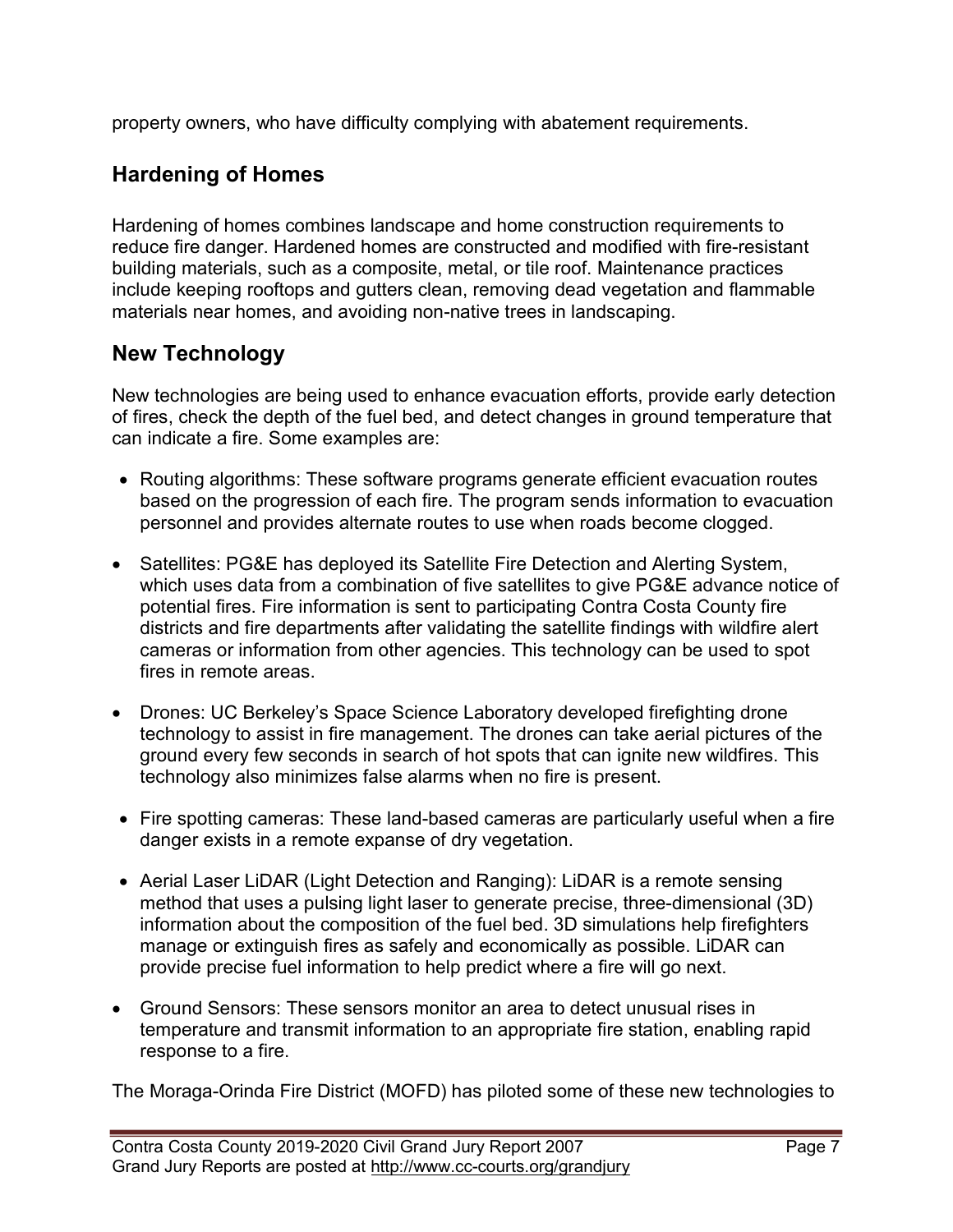provide early detection of fires and aid evacuation routing. MOFD employs ground sensors in remote areas that track changes in relative humidity and temperature. These sensors, or the satellite detection system, can alert fire personnel to the beginning of a spot fire. This location information is combined with real-time weather data and fuel bed mapping to predict the fire spread at intervals of 1, 3, and 5 hours. This model is then used to prioritize and sequence evacuation zones, called polygons, most threatened by the fire spread. MOFD is also experimenting with the design of a computer application that could remotely control home sprinkler systems to irrigate vegetation and eaves of homes for an extra level of protection from advancing flames and embers. These emerging technologies provide advanced tools that can aid fire departments in reducing response time, potentially minimizing the scale of a fire event, and reducing the risk of loss of life and property destruction.

#### Evacuation Plans and Shelter-in-Place

Some communities in Contra Costa County divide their cities into sections called polygons to facilitate evacuation. A more advanced system to evacuate residents during an emergency uses a combination of polygons and routing algorithms. A geographical area is divided into a grid of polygons, on which roads, access points, and evacuation centers are mapped. A routing algorithm is applied to the grid to determine the most efficient evacuation routes for residents. The sizes of the polygons and the routes are flexible during a fire. If a particular route is suddenly blocked, the algorithm will adjust the evacuation routes.

Police departments control evacuation orders and work cooperatively with fire districts and fire departments during a fire. In the event of a major fire that threatens homes, fire personnel will relay the need for evacuation of certain areas to law enforcement, which then issues an evacuation order through the County Community Warning System (CWS). Pre-established polygons, where used, provide efficient identification of which areas to evacuate.

A good evacuation plan allows residents to quickly evacuate while allowing emergency equipment and personnel to reach the fire. The Grand Jury found that not all communities have updated wildfire evacuation plans that utilize new technology. In addition, some areas in Contra Costa County have limited egress routes, such as Discovery Bay and Bethel Island.

Shelter-in-place can be a first step in evacuation while firefighters assess the fire front and available routes for evacuation. Fire districts and fire departments issue shelter-inplace orders in some situations and strongly advise that residents heed all emergency orders.

# Public Relations and Community Awareness

Cities and counties use numerous warning systems to inform residents of emergencies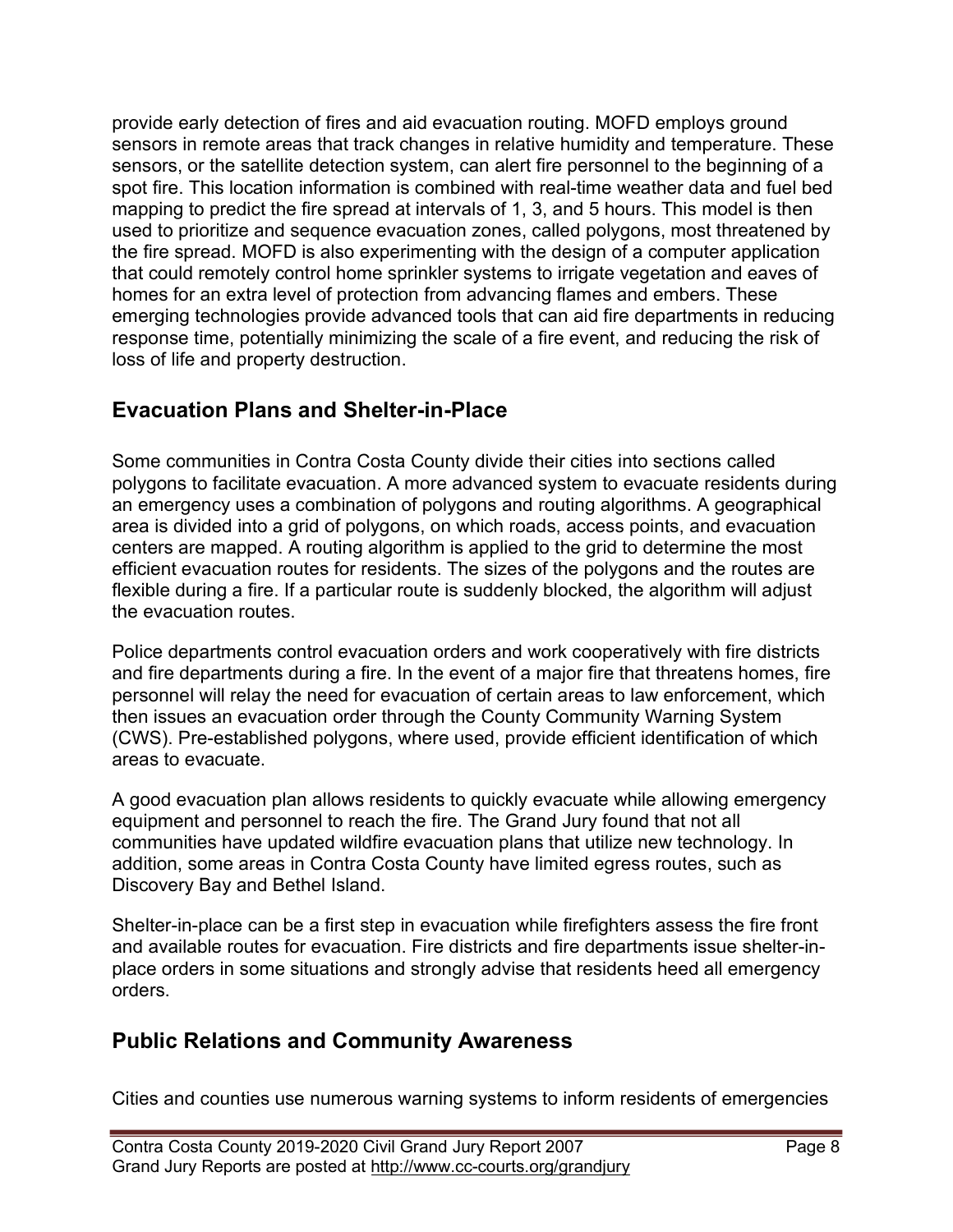in their area. These systems range from the use of outdoor speakers on a truck or car, to local TV and radio Emergency Alert Systems, to internet applications. Most require some form of electrical power to function, and that residents possess the equipment necessary to receive the warnings. Some warning systems require residents to opt-in to receive alerts, such as the Contra Costa Community Warning System (CWS).

The CWS is activated whenever there is an imminent threat to life or health. CWS may use the following tools to alert the public:

- Landlines
- Cell phone, voice messaging, text, and email (upon user registration)
- Public website
- Social media (Facebook and Twitter)
- Sirens
- NOAA weather radios
- Emergency Alert System
- Wireless Emergency Alert System

In addition, individuals can sign up for internet applications that provide alerts:

- Nixle an application which can send texts and email alerts from local agencies
- Nextdoor an internet site with neighborhood alerts and news

Warning systems not requiring individuals to opt-in include:

- Emergency Alert System on local TV and radio stations
- Reverse 911 calls (only works with landlines)
- Sirens activated by the CWS, near major industrial facilities and in other special safety zones

Residents who have registered for emergency alerts on all their communication devices are most likely to receive early warnings of emergencies.

#### PG&E's Impact on Fire Districts and Fire Departments

Fire districts and fire departments in Contra Costa County have found that PG&E does not always inform fire personnel of planned maintenance work.

On October 23, 2019, San Ramon Valley Fire Protection District (SRVFPD) passed Ordinance No. 35. This ordinance prohibits PG&E and any other electrical utility from performing scheduled "non-emergency'' work that presents a high fire risk when a Red Flag Warning has been issued. The ordinance gives SRVFPD the ability to pre-position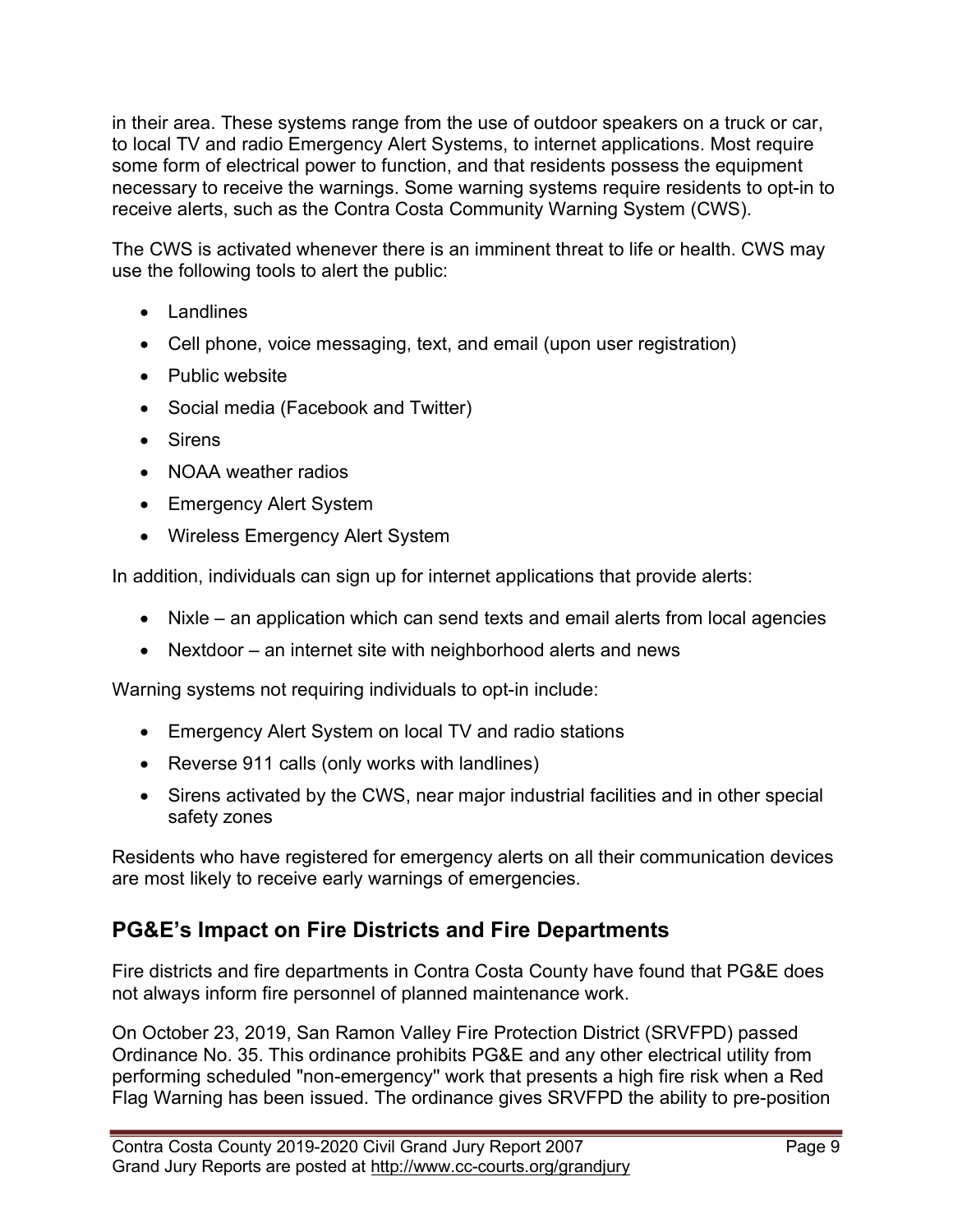a team at the utility worksite and recover labor and equipment costs for teams overseeing electrical utility work.

On October 10, 2019, during the Public Safety Power Shutoff (PSPS), the Merrill Fire burned in the hills around Moraga, and dozens of residents were evacuated to an emergency shelter. The lack of electric power made the evacuation more difficult. The power shutoffs resulted in a lack of electricity for traffic signals, emergency alerts, and health equipment (oxygen and ventilators) needed by seniors and the disabled.

# Staffing and Budgeting for East County

The East Contra Costa Fire Protection District (ECCFPD) has three active fire stations, each with three firefighters on duty at any given time. ECCFPD closed five other fire stations after the 2008 recession. In partnership with the City of Oakley, ECCFPD is currently building a fourth fire station to be opened in 2020.

Due to a lack of funding, the number of fire stations and staffing levels in East Contra Costa Fire Protection District has not been restored to pre-2008 levels. The ECCFPD property tax allocation is 7.5% of the county-wide property tax assessment, compared to the other fire protection districts and fire departments in the County that receive 12% to 30% of the assessment. Within the last five years, ECCFPD put three ballot measures before the electorate to increase the property tax allocation, but all three measures failed.

ECCFPD does not charge property owners for fighting residential, commercial, or vegetation fires. However, to meet the cost of firefighting in the district, ECCFPD does charge for emergency responses involving vehicle accidents and extractions, helicopter landings, illegal fires, hazardous material releases, and water emergencies.

# FINDINGS

- F1. During a Red Flag Warning, fire districts and fire departments in Contra Costa County often deploy pre-positioned firefighting strike teams to maximize the ability to respond to wildfires.
- F2. Fire districts and fire departments in Contra Costa County require property owners to perform weed abatement on their property to reduce the risk of fire spread.
- F3. Not all fire districts and fire departments in Contra Costa County use predetermined polygons and routing algorithms in their evacuation plans.
- F4. Fire districts and fire departments in Contra Costa County recommend that residents comply with law enforcement's orders to evacuate during an emergency.
- F5. Not all fire districts and fire departments in Contra Costa County use new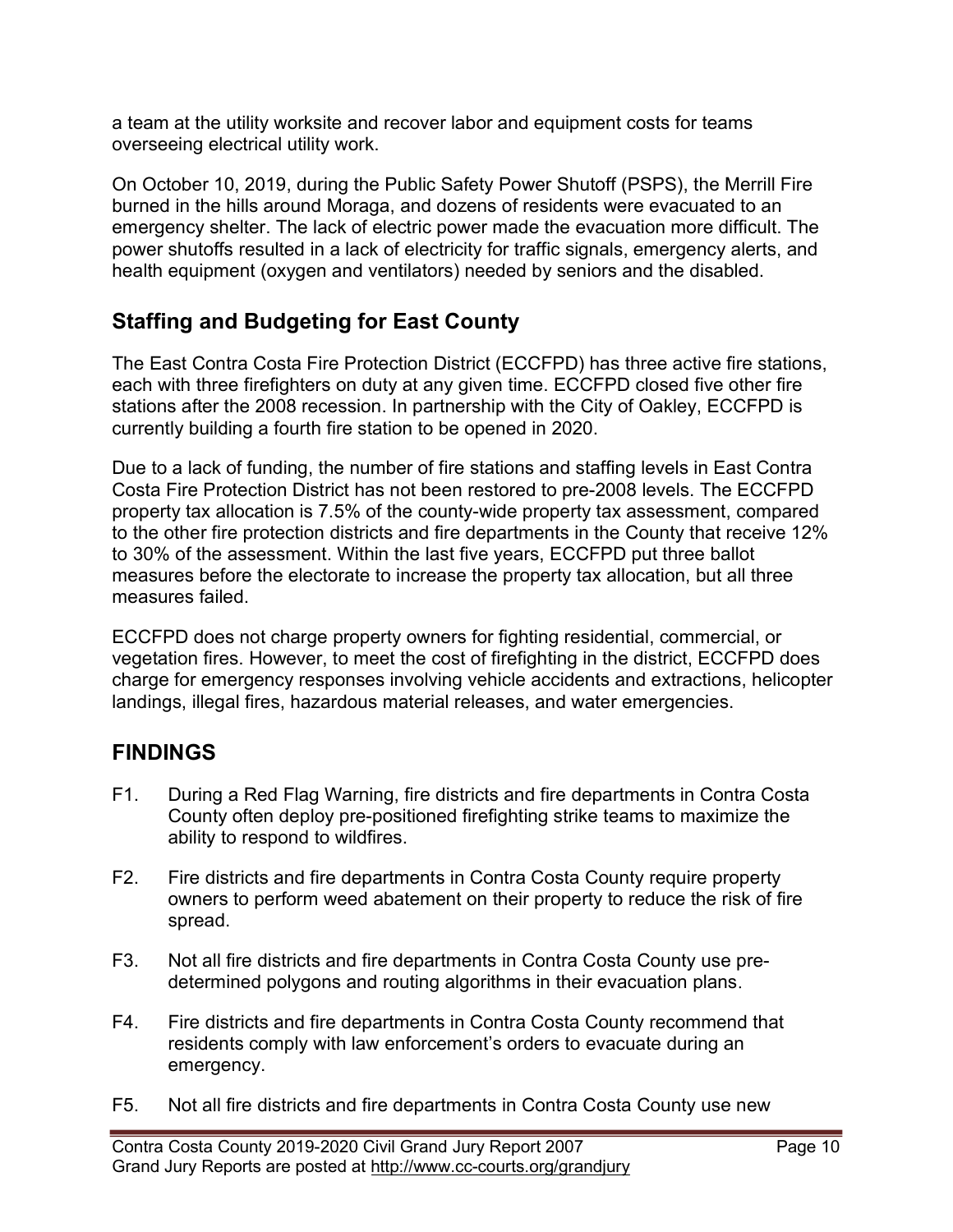technologies, such as ground sensors, drones, satellites, and fire spotting cameras, for early detection of fires.

- F6. The October 2019 Public Safety Power Shutoff (PSPS) events disrupted emergency response efforts and communications in Contra Costa County.
- F7. Fire districts and fire departments in Contra Costa County are not always informed by PG&E when the utility is performing non-emergency maintenance work that presents a high fire risk during a Red Flag Warning.
- F8. An ordinance passed by the San Ramon Valley Fire Protection District, requiring PG&E to give advance notice of non-emergency maintenance work that presents a high fire risk, enables the fire district to pre-position a team at the utility worksite and recover labor and equipment costs.
- F9. Due to a lack of funding, the number of fire stations and staffing levels in East Contra Costa Fire Protection District has not been restored to pre-2008 levels.

# RECOMMENDATIONS

Note: The Grand Jury conducted the majority of its investigation before Contra Costa County and the State of California issued shelter-in-place orders. The Jury recognizes that County departments, agencies, and cities are currently addressing COVID-19 related matters and the Jury has adjusted implementation dates in the recommendations accordingly.

- R1. The Board of Directors of Contra Costa County Fire Protection District, East Contra Costa Fire Protection District, Rodeo-Hercules Fire Protection District, and San Ramon Valley Fire Protection District should consider directing their Fire Chief to update wildfire evacuation plans and incorporate pre-determined polygons and advanced routing technology, by June 30, 2021.
- R2. The Board of Directors of Contra Costa County Fire Protection District, East Contra Costa Fire Protection District, Moraga-Orinda Fire Protection District, Rodeo-Hercules Fire Protection District, and San Ramon Valley Fire Protection District should consider identifying funds to adopt or expand the use of new technologies, such as ground sensors, drones, satellites, and fire spotting cameras, to help detect fires in high-risk areas, by June 30, 2021.
- R3. The East Contra Costa Fire Protection District Board of Directors should consider identifying options to fund additional fire stations and staff to restore fire services to pre-2008 levels, by June 30, 2021.
- R4. The Board of Directors of Contra Costa County Fire Protection District, East Contra Costa Fire Protection District, Moraga-Orinda Fire Protection District, and Rodeo-Hercules Fire Protection District should review and consider mechanisms, such as the ordinance passed by the San Ramon Valley Fire Protection District,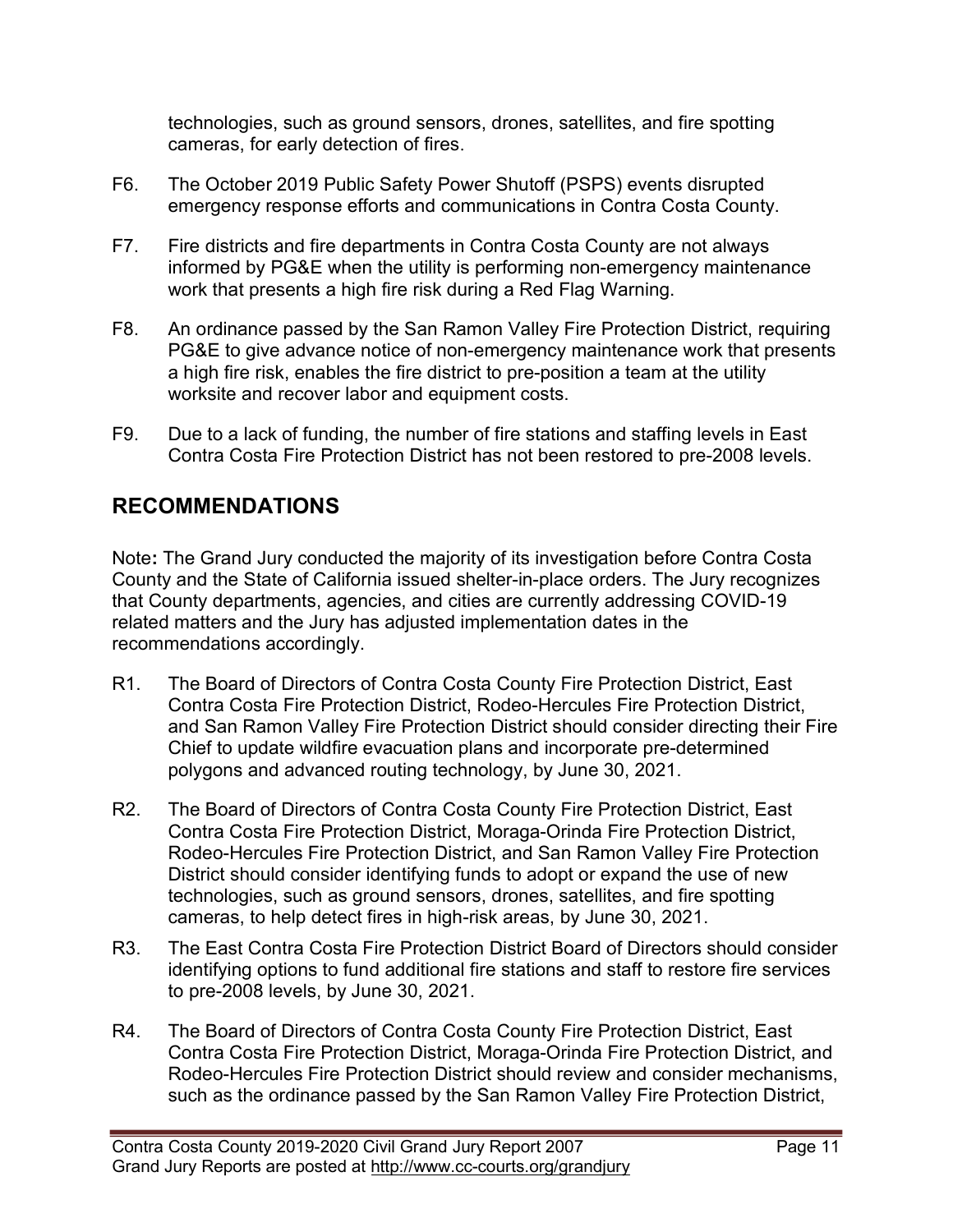that would enable their fire district to recover labor and equipment costs from PG&E for overseeing electrical utility work that presents a high fire risk, by June 30, 2021.

- R5. The City Councils of El Cerrito, Pinole, and Richmond should consider directing their Fire Chief to update wildfire evacuation plans and incorporate predetermined polygons and advanced routing technology, by June 30, 2021.
- R6. The City Councils of El Cerrito, Pinole, and Richmond should consider identifying funds to adopt or expand the use of new technologies, such as ground sensors, drones, satellites, and fire spotting cameras, to help detect fires in high-risk areas, by June 30, 2021.
- R7. The City Councils of El Cerrito, Pinole, and Richmond should review and consider mechanisms, such as the ordinance passed by the San Ramon Valley Fire Protection District, that would enable their fire department to recover labor and equipment costs from PG&E for overseeing electrical utility work that presents a high fire risk, by June 30, 2021.